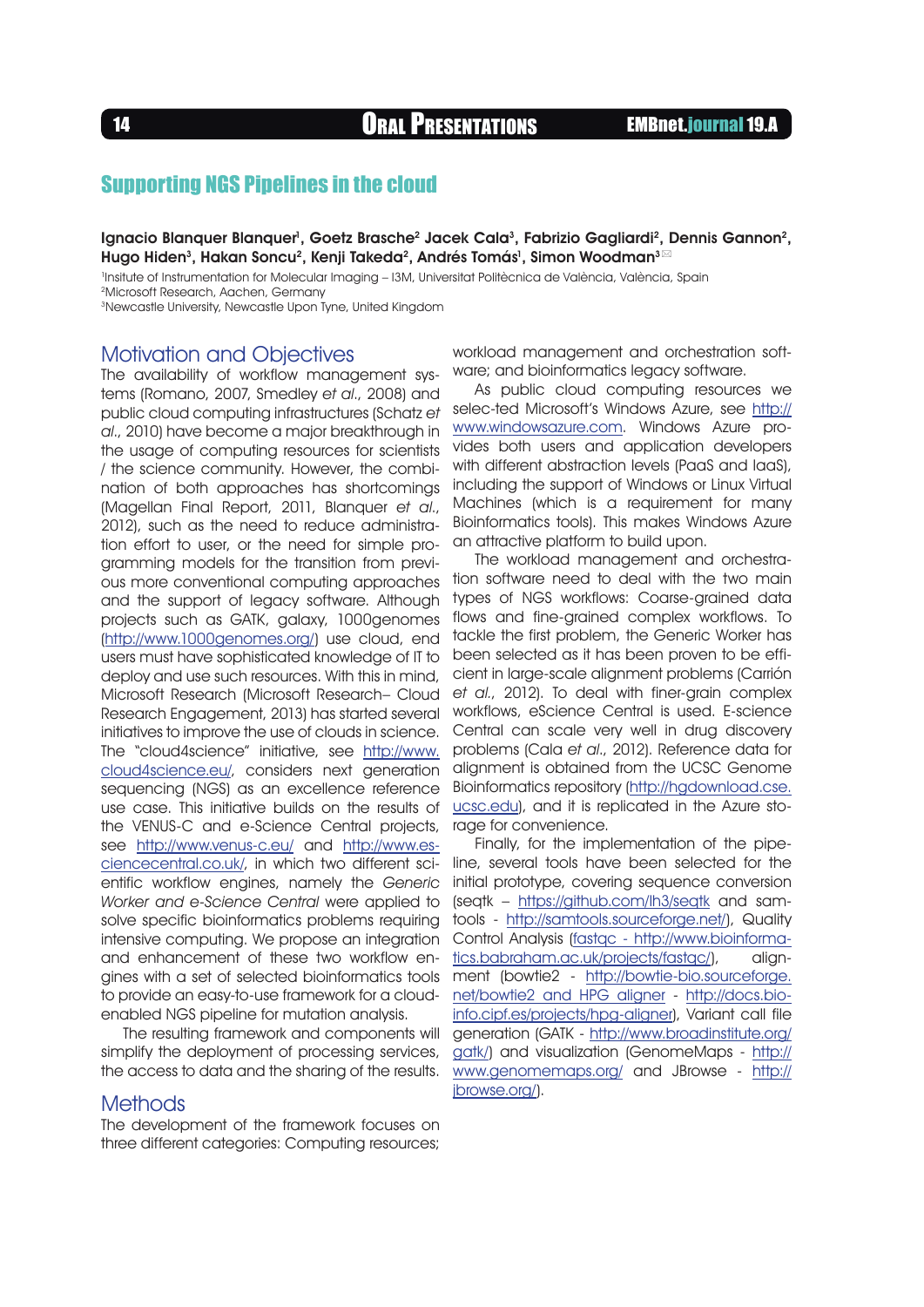

Figure 1. Simplified Architecture of the C4S platform-NGS framework

## Results and discussion

The components are integrated through a shared blob store that hosts user-specific and shared data. As shown in Figure 1, the two different deployments of the enactment services are orchestrated through a web front-end, which exposes the interface to the users. The user interface is customized to guide the user through the different steps: uploading, conversion, quality control, trimming and filtering (repeatedly), alignment, visualization, quality control, variant call and final visualization. Interaction is managed through the use of server-based visualization tools, such as GenomeMaps. Early results of the performance achieved by the individual components demonstrated speed-up factors in the order of 63 times faster with 100 Azure cores (efficiency of 63%) using Generic Worker (Carrión et al., 2012) and 176 times faster with 200 Windows Azure cores (efficiency of 88.2%) using e-Science Central (Cala et al., 2012), . Improved results will be obtained by optimizing the data transfer among the processing nodes.

This first prototype will be improved in the first half of 2013 providing the users with more flexibility to alter the workflow, repeating or skipping individual or grouped steps and enhanced management of data to foster sharing and collaboration.

Eventually, it is important to note that the software in development in this project aims to becoming self-supported in the future by the establishment of an open end-user community, by the adoption of an open source software license scheme. Generic Worker and e-Science Central are released through Open Source licenses and the entire Cloud4Science environment will be released in the form of an open and collaborative project.